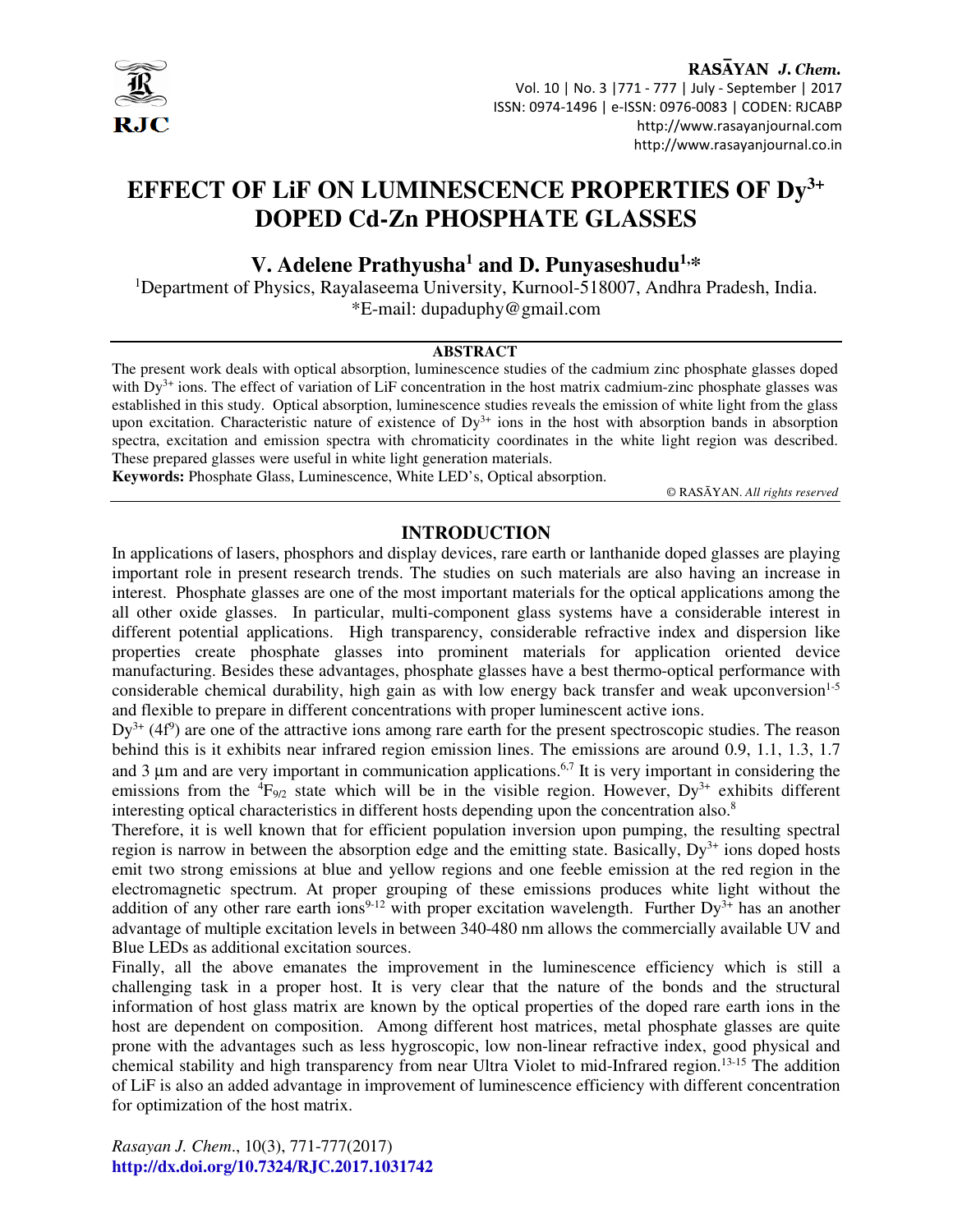In this present paper, the preparation of transparent  $Dy^{3+}$  ions doped Cd-Zn phosphate glass via melt quenching method, optical and emission properties of the prepared glasses towards the application of white light emission have been reported.

#### **EXPERIMENTAL**

 $Dy^{3+}$  doped Cadmium zinc phosphate glasses with different molar concentrations of LiF were prepared by using well-known melt quenching method with the following chemical compositions:  $(70-x)P_2O_5$  –  $15CdO - 15ZnO - x$  LiF - 0.5Dy<sub>2</sub>O<sub>3</sub> for  $x = 1.3.5$  and 10 mol% (referred as LCdP1, LCdP2, LCdP3 and LCdP4 respectively). About 15 g of the total batch composition taken and was thoroughly mixed in an agate mortar. The resulting homogeneous powder was poured into a porcelain crucible and heated in a muffle furnace at a temperature of 1050<sup>o</sup>C for 1.5 hours. The melt was transferred to the clean surface of a preheated brass plate. Then it was annealed at  $250\,^{\circ}\text{C}$  for about 4 h to remove sudden breaks due to thermal strains. The resulting transparent glass samples were cooled to room temperature (RT). The asprepared samples were polished for the clear surface for optical studies. By using Abbe refractometer, the refractive index of all the samples was measured at 589.3 nm (1-bromonaphthalin  $(C_{10}H_7Br)$ ) is used as contact liquid). The density is also measured at room temperature by using Archimede's principle. For this measurement distilled water is used as the immersion liquid. Emission and excitation measurements were done at Room Temperature by using Thermo Lumina Fluorescence Spectrophotometer (200- 900nm) with Xenon lamp as the excitation source.

# **RESULTS AND DISCUSSION**

The amorphous character that is no such definite sharp peaks of the present glasses were confirmed by the obtained X-Ray diffraction pattern for all the samples and one (LCdP4) among is shown in Fig.-1. The halo pattern represents the typical nature of the amorphous state.



Fig.-1: XRD pattern image of LCdP4 glass

The absorption band positions for the various concentrations of LiF-doped LCdP glasses takes place at round about the similar wavelength and is shown in Fig.-2 and Fig.-3 for visible and infrared regions respectively in the wavelength range 300-1800 nm at room temperature. It is clear from the Fig. 2 and Fig 3 that the identification and assignment are very critical in UV-Vis regions due to the overlap of different  $^{2S+1}L_J$  levels. Further the levels in the near infrared region are most significant and intense for the Dy<sup>3+</sup> ions.

The absorption spectra consists the absorption bands equivalent to the transitions from ground state  ${}^{6}H_{15/2}$ to different excited states like -  ${}^{6}P_{7/2}$  (349 nm), -( ${}^{4}M_{19/2}$ + ${}^{4}D_{3/2}$ + ${}^{6}P_{5/2}$ ) (363 nm), -( ${}^{4}M_{21/2}$ + ${}^{4}K_{17/2}$ + ${}^{4}F_{7/2}$ + ${}^{4}I_{13/2}$ )  $(385 \text{ nm})$ , -  $\mathrm{^{4}F_{9/2}}$  (452 nm),  $- \mathrm{^{6}F_{5/2}}$  (802 nm),  $- \mathrm{^{6}F_{7/2}}$  (902 nm),  $- \mathrm{^{6}F_{9/2}+^{6}H_{7/2}}$ ) (1096 nm), -  $\mathrm{^{6}F_{11/2}+^{6}H_{9/2}}$ )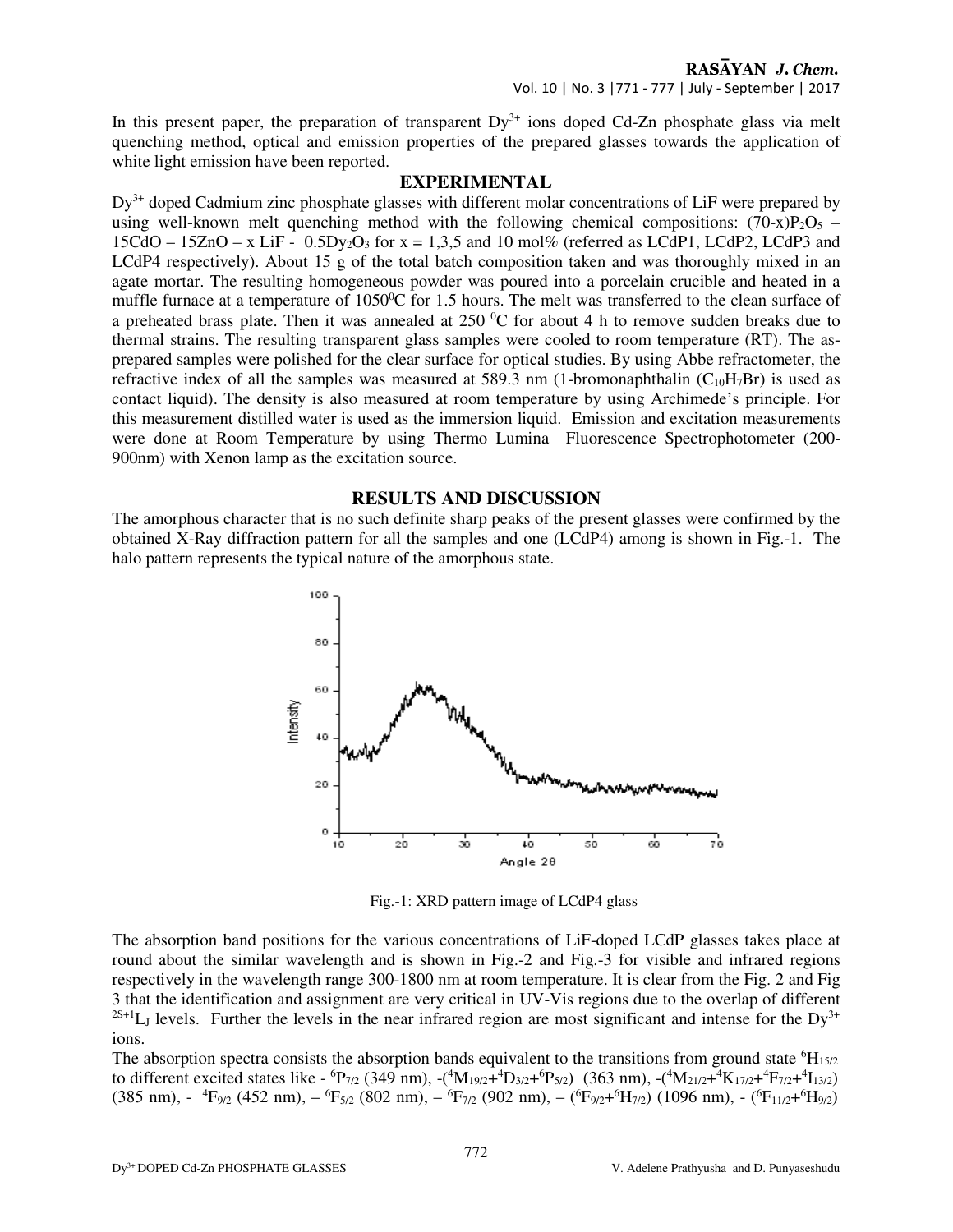RASAYAN J. Chem. Vol. 10 | No. 3 |771 - 777 | July - September | 2017

(1277 nm),  $\text{-}^{6}H_{11/2}$  (1683 nm) respectively. Due to the powerful absorption of the network in the ultraviolet region, the bands at 385 nm and 452 nm are weak. By using observed absorption bands at various positions due to the transitions, using the relations from previous literature,<sup>16</sup> spectral intensity parameters or Judd-Ofelt (J-O) parameters were evaluated and presented in Table-1.

In any host, the three important J-O intensity parameters  $\Omega_2$ ,  $\Omega_4$  and  $\Omega_6$  determines the covalency nature between the rare earth and ligand oxygen ions. Further, these parameters reveal the coordination environment around the luminescent center. Here  $\Omega_2$  parameters characterize Dy-O covalency in the surrounding of Dy<sup>3+</sup> ions.  $\Omega_4$  and  $\Omega_6$  correspond to the relation between Dy<sup>3+</sup> ions and ligand ions, dielectric nature, rigidity and viscosity of the host glass matrix.

From Table-1, it is observed that the asymmetry of crystal field at the  $Dy^{3+}$  ions site is higher at LCdP3 because of highest value (1.38 x 10<sup>-21</sup>), and is lower at LCdP2 because of low value (0.96 x 10<sup>-21</sup>) in the present work. So it is clear that LCdP3 Glass experiences relatively higher covalency and asymmetry than the other LCdP phosphate glasses. According to the J-O parameter  $\Omega_6$ , high viscosity and low viscosity applies to LCdP4 and LCdp1 respectively depending on their values. The overall intensity parameters trend in the present host glasses is as  $\Omega_2 > \Omega_6 > \Omega_4$ . Therefore, the existence of higher magnitude of  $\Omega_2$ represents the presence of Dy-O bonding as an increase in covalency in the present glass system.



Fig.-2: Optical absorption spectra of LiF Metal Phosphate Glasses in Visible region

| Table-1: J-O intensity parameters for the present Cd-Zn phosphate glasses |  |  |
|---------------------------------------------------------------------------|--|--|
|                                                                           |  |  |

| Glass             | $\Omega_2$ x 10 <sup>-21</sup> | $\Omega_4$ x 10 <sup>-21</sup> | $\Omega_6$ x 10 <sup>-21</sup> | Trend                            | Reference    |
|-------------------|--------------------------------|--------------------------------|--------------------------------|----------------------------------|--------------|
| LCdP1             | 1.04                           | 0.114                          | 0.16                           | $\Omega_2 > \Omega_6 > \Omega_4$ | Present Work |
| LCdP <sub>2</sub> | 0.96                           | 0.05                           | 0.162                          | $\Omega_2 > \Omega_6 > \Omega_4$ | Present Work |
| LCdP3             | .38                            | 0.542                          | 0.547                          | $\Omega_2 > \Omega_6 > \Omega_4$ | Present Work |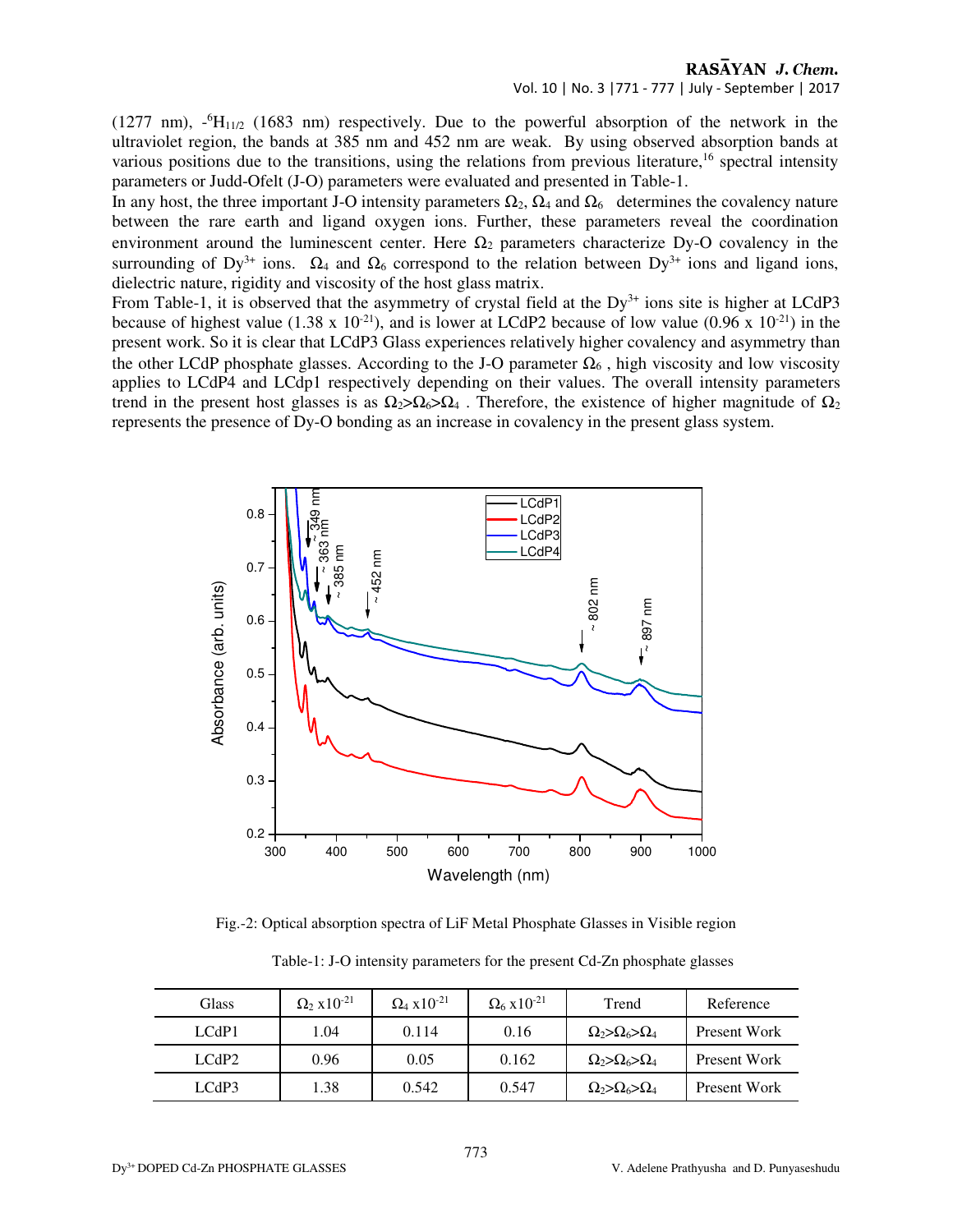|  | RASAYAN J. Chem. |  |  |
|--|------------------|--|--|
|--|------------------|--|--|

| LCdP4           | 1.23 | 0.329 | 0.621 | $\Omega_2 > \Omega_6 > \Omega_4$ | Present Work |
|-----------------|------|-------|-------|----------------------------------|--------------|
| Phosphate glass | 9.72 | 3.08  | 1.66  | $\Omega_2 > \Omega_4 > \Omega_6$ | 17           |
| $ZnP$ glass     | 2.23 | 0.14  | 0.41  | $\Omega_2 > \Omega_6 > \Omega_4$ | 18           |
| PPbZdy          | 4.63 | 0.77  | 0.79  | $\Omega_2 > \Omega_6 > \Omega_4$ | 19           |
| SrZnPbPD10      | 2.15 | 0.04  | 0.82  | $\Omega_2 > \Omega_6 > \Omega_4$ | 20           |

Vol. 10 | No. 3 |771 - 777 | July - September | 2017



Fig.-3: Optical absorption spectra of LiF Metal Phosphate Glasses in NIR region

Excitation and emission spectra were recorded to understand the luminescence properties of the present LCdP glasses. The excitation spectra are shown in Fig.4 and the bands observed are assigned to various levels. The highest absorption level in the present glass systems is  ${}^6P_{7/2}$  and is at 348 nm. So, this is to be chosen as excitation wavelength for these cadmium zinc phosphate glasses.

The emission spectra for the presently prepared glasses with different molar concentrations of LiF-doped with Dysprosium ions were recorded in the spectral range of  $450 - 700$  nm at RT with an excitation of 348 nm is shown in Fig 5. The obtained spectra show the emission lines originated from the luminescent <sup>4</sup>F<sub>9/2</sub> level to the ground <sup>6</sup>H<sub>J</sub> (J = 11/2, 13/2 and 15/2) multiplets. The obtained emission spectra of these presently studied glasses are similar and are comparable. All these transitions are in different regions as the transitions from  ${}^4\text{F}_{9/2} \rightarrow {}^6\text{H}_{15/2}$  at 473 nm related to the blue colored region,  ${}^4\text{F}_{9/2} \rightarrow {}^6\text{H}_{13/2}$  at 573 nm related to the yellow colored region,  ${}^4F_{9/2} \rightarrow {}^6H_{11/2}$  at 663 nm related to the red colored region as a feeble transition. The resultant emission will appear as white light.

By the comparison of the emission intensities of the all the glasses, the trend in intensities is as LCdP4 > P2 >P1 >P3. Therefore the highest concentration of the Lithium Fluoride is exhibiting the highest white light emission. So, all these glasses were useful for white light emission applications. The chromaticity coordinates were calculated with the help of emission spectra and chromaticity diagram is also drawn.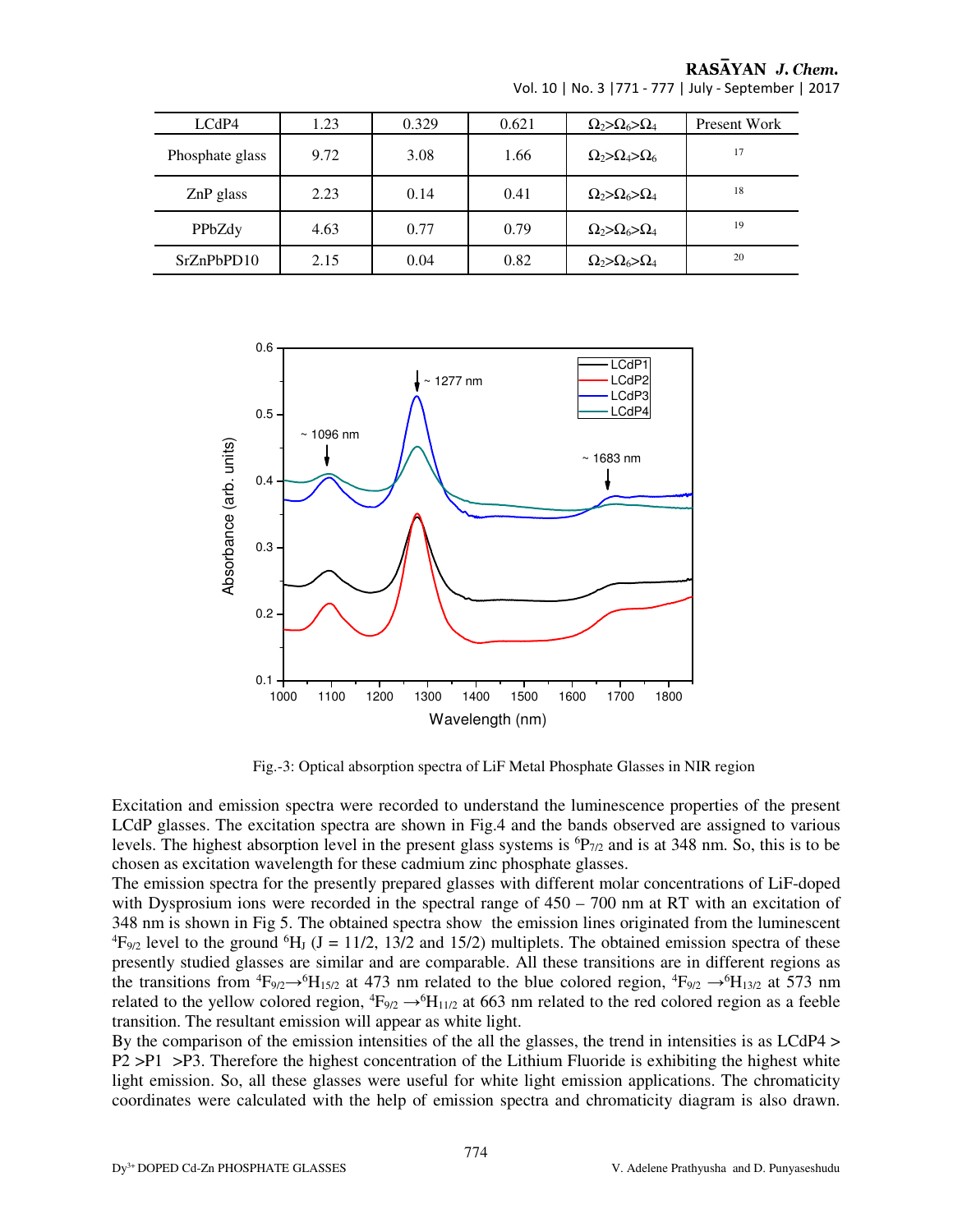The coordinates obtained are  $x = 0.39$ ,  $y = 0.36$  and are placed in the white region as shown in Fig.-6. The Yellow to Blue (Y/B) ratio for all the metal phosphate glasses is in the range of 1.53 to 1.64.



Fig.-4: Excitation spectra of LiF Metal Phosphate Glasses in Visible region



Fig.-5: Emission spectra of LiF Metal Phosphate Glasses in Visible region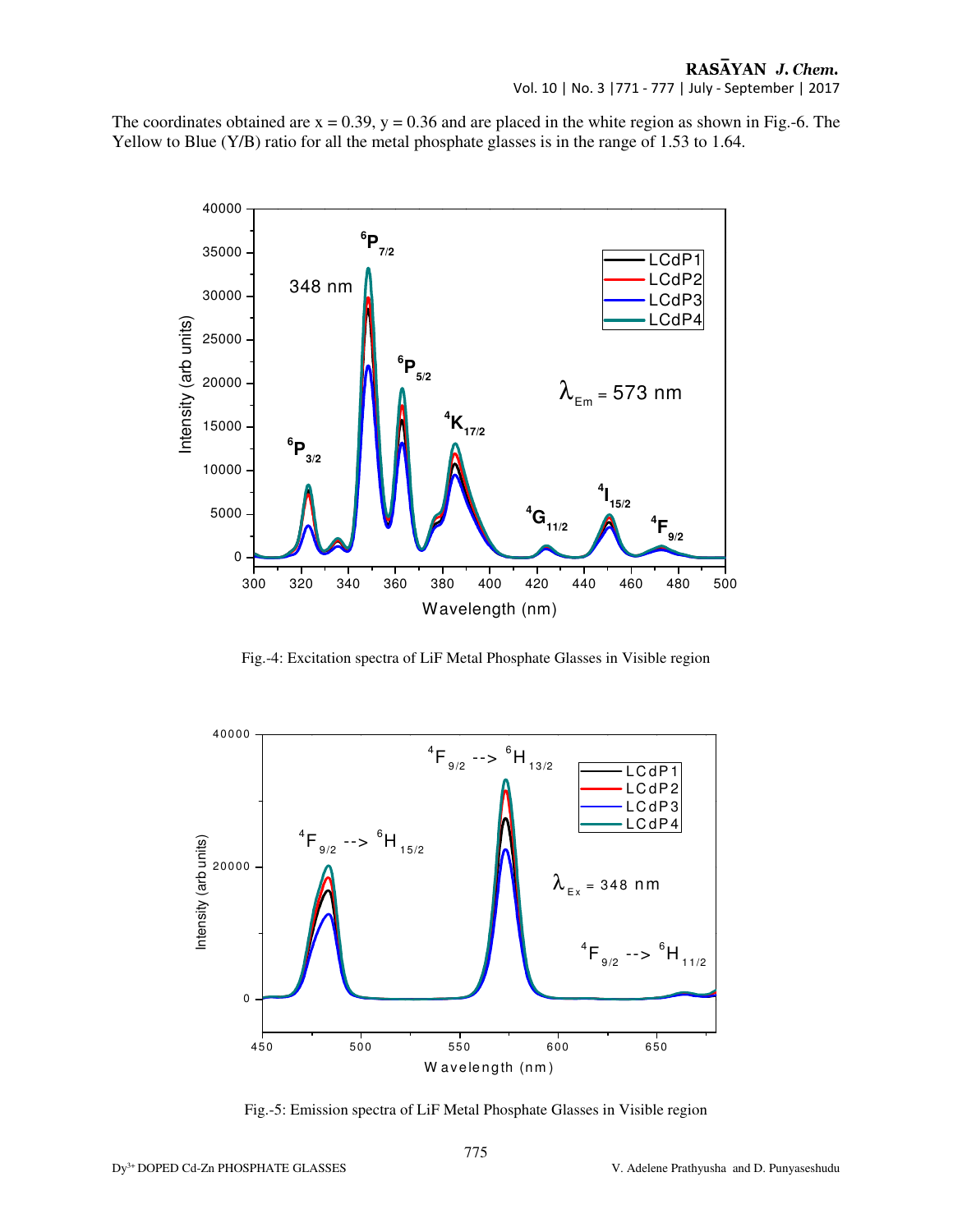

Fig.-6: Chromaticity diagram for dy3+ doped Cd-Zn phosphate glasses

# **CONCLUSION**

The characteristic nature of  $Dy^{3+}$  ions in present LiF varied Cd-Zn phosphates glasses has been deduced from absorption spectra. By using Judd-Offeld theory, the absorption spectra is analyzed and dependency of these parameters on different transitions is also discussed. There is a clear agreement in experimental and theoretical values of different radiative properties in the current studied glasses. The Y/B ratios of all the  $Dy^{3+}$  doped phosphate glasses are in the range 1.53 – 1.64. The chromaticity color coordinates are obtained in the white region suggests that these cadmium zinc phosphate glasses with  $Dy^{3+}$  ions are useful for white light emission applications. The influence of LiF is also clear that the emission intensity is as  $LCdP4 > LCdP2 > LCdP1 > LCdP3$ . That is a higher concentration of LiF the emission intensity is very high and it is also observed that there is no linearity with concentration. So LiF is not only acting as intermediate but also it is acting as a modifier in the present glass system.

## **REFERENCES**

- 1. J.H. Campbell and T.I. Suratwala, *J. Non-Cryst. Solids,* **263**318 (2002).
- 2. S. Jiang, T. Luo, M. Myers, J. Myers, J. Lucas and N. Peyghambariam, *Proc. SPIE,* **3280**, 2 (1998).
- 3. D.K. Sardar, J.B. Gruber, B. Zandi, J.A. Hutchinson and C.W. Trussell, *J. Appl. Phys.,* **93,** 2041 (2003).
- 4. V. Simon, D. Muresan, A.F. Takacs, M. Neumann and S. Simon, *Solid State Ion*., **178,** 221 (2007).
- 5. S. Surendra Babu, P. Babu, C.K. Jayasankar, W. Sievers, Th. Tröster and G. Wortmann, *J. Lumin.,* **126,** 109 (2007).
- 6. M.L. Pang, W.Y. Shen and J. Lin, *J. Appl. Physics*, **97**, 033511(2005).
- 7. N. S. Singh, R.S. Ningthoujam, N. Yaiphaba, S. Dorendrajit Singh and R.K. Vatsa, *J. Appl. Physics*, **105**, 064303 (2009).
- 8. Syam Sarkar, Chanchal Hazra, Manjunath Chatti, Vasanthakumaran Sudarsan and Venkataramanan Mahalingam, *RSC Adv.*, **2**, 8269-8272 (2012).
- 9. W. Wang, P. Yang S. Gai, N. Niu, F. He and J. Lin, *J. Nanopart. Res.,* **12**, 2295 (2010).